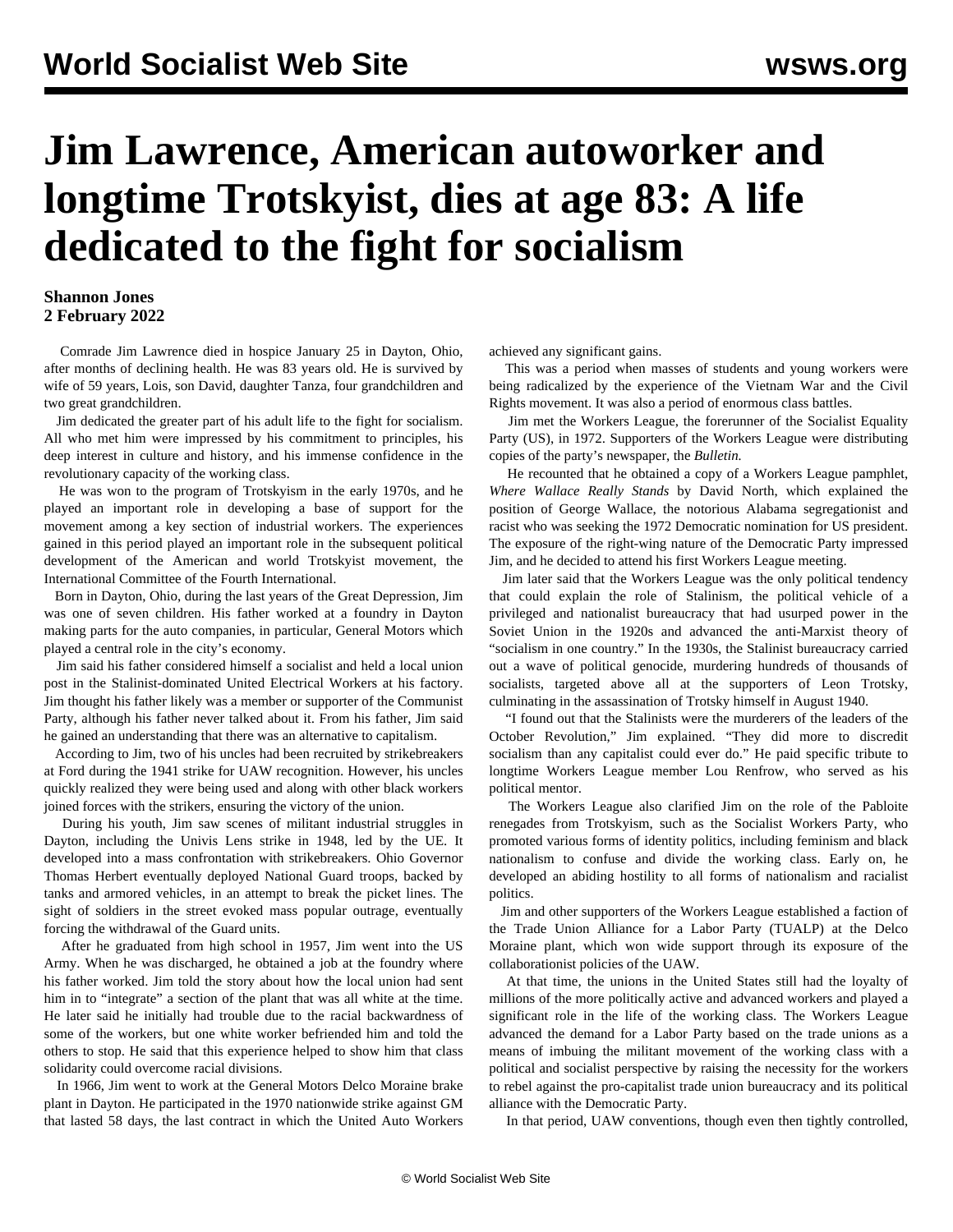still provided a certain forum for debate over substantive issues. The Workers League would have a large literature table at Cobo Hall in Detroit during the UAW Constitutional Convention, which generally attracted large numbers of delegates. *Bulletin* reporters were able to circulate among the delegates on the convention floor and hand out leaflets explaining the party's policies. The Workers League was even able to solicit signatures to demand the arrest of the killers of Tom Henehan, a Workers League Political Committee member gunned down at a party event in New York City in 1977.

 At one convention, Jim Lawrence's presence caused a considerable stir. So many delegates knew about his activity at the Delco Moraine plant and wanted to speak with him that the president of his local, Elmo Parrish, became unnerved. He demanded to know why Jim was not at work. Jim coolly explained that he had taken a personal day so that he could observe the proceedings.

 Jim attended the February 1973 conference of TUALP held in St Louis, along with 275 other trade unionists, and made an important contribution to the discussion.

 In the April 1974 local union elections at Delco Moraine, TUALP candidates Jim Lawrence and John Austin received 20 percent of the vote for local president and vice president. TUALP supporters also ran for shop chair and five other executive board positions.

 In response to the campaign by TUALP, at one point, UAW President [Leonard Woodcock](/en/articles/2001/02/wood-f03.html) came to Dayton to consult with local leaders. The *Bulletin* reported that Woodcock "raved like a madman" against the TUALP caucus. The support won by the TUALP candidates produced a red-baiting campaign by the union and local media, with Local 696 President Parrish even threatening to shoot salesmen of the *Bulletin* outside the plant.

 "We were told to come down to the union hall for a meeting with Woodcock, but we refused to go unless we could go with a group of workers," Jim recalled. "We figured there would be threats." Despite confusion on socialism, workers recognized Jim and other party members as fighters for the working class, and the UAW was never able to victimize or silence them.

 In an interview with David North published in the *Bulletin* prior to the vote, Jim explained, "The reason that local officials always try to prevent us from putting our position forward is that these demands serve to expose the existing leadership of the UAW for what they are ..."

 He continued, "The bureaucrats want to lobby Congress, the same people who passed the laws against the trade unions. They do not wish to take up a fight against the system. They want to fight for reforms, when there cannot be reforms. This has the effect of turning the workers to the existing political parties, and this can only lead to defeat. The workers must know what they are going into consciously, that they are going into a class conflict. ... There must be a break from these political parties, and workers must have their own party."

 The ruling class responded to the militant class battles of the 1970s and the protracted decline in the global position of American capitalism by launching a counterrevolutionary offensive in the 1980s. Under the Democratic Carter administration, interest rates were driven to record levels in 1979, forcing into bankruptcy wide sections of industry in order to weaken the working class. The offensive intensified under the Republican Reagan administration, which fired and blacklisted the PATCO air traffic controllers in 1981, opening up a period of unbridled unionbusting.

 The unions, based on their nationalist and pro-capitalist program, had no answer to these attacks. The AFL-CIO isolated the PATCO strikers and worked to suppress the widespread sentiment for a general strike. The unions betrayed a series of struggles throughout the decade while transforming themselves ever more directly into instruments of corporate management. Conditions of workers were driven backwards, and hundreds of thousands of jobs wiped out.

 Throughout this period, Jim circulated the *Bulletin* in his plant and continued to fight for the party's policies. He also followed with intense interest the struggle waged by the Workers League and its collaborators in the world Trotskyist movement, the International Committee of the Fourth International, against the national opportunism of the British Workers Revolutionary Party. Jim supported the struggle against the WRP in the [1985-86 split](/en/special/library/foundations-sl/23.html), which laid the basis for an immense theoretical and political development of the ICFI.

 In the aftermath of the split with the WRP, the Workers League, on the basis of the experiences of the 1980s and a theoretical examination of the significance and implications of globalization, drew the conclusion that the official unions, controlled by a highly privileged layer of upper middle class executives, had undergone a fundamental transformation. They could no longer be characterized as "workers organizations," as they worked deliberately and systematically to lower the living standards of the workers they claimed to represent. Based on this assessment, the Workers League withdrew its previous demand for the formation of a Labor Party based on the unions.

 In 1996 Jim stood as the Socialist Equality Party candidate for US Congress in Dayton. He used the opportunity to campaign among workers directly based on the party's program, drawing the lessons of the UAW's endless betrayals and its bankrupt policy of support for the Democratic Party as the "lesser evil."

 That same year, GM workers struck the two Delco Moraine brake plants in Dayton for 17 days, forcing the temporary idling of 75,000 GM workers. The UAW obtained phony promises from GM to preserve jobs at the plant, which along with all other GM plants in the area were eventually closed anyway with the loss of some 20,000 jobs. Today, Delco Moraine, as Jim explained, is just a "concrete slab."

 In 2004, the SEP selected Jim to run as its candidate for US Vice President alongside WSWS writer Bill Van Auken. Jim was involved in the drive to place the SEP candidates on the ballot in Ohio, which involved a fight against the unscrupulous actions of Democratic Party state officials in the wholesale disqualification of hundreds of genuine signatures of registered voters based on trivial technicalities.

 The 2004 elections were dominated by the expanding imperialist war in Iraq and the ongoing decimation of industrial jobs in the United States, overseen by the UAW and other unions. In a speech given to a meeting in Ann Arbor, Michigan, in 2004 Jim explained the role of the unions, "The UAW and the AFL-CIO officially adopted the position of corporatism in the 1980s, rejecting the very concept that workers had any interests separate and apart from the corporate bosses. Union officials were put on the boards of directors of corporations like Chrysler, and a myriad of labormanagement structures were put into place, allowing the companies to use labor officials to impose speedup and various cost-cutting measures to improve 'competitiveness.'

 "Hand in hand with management, the UAW and other unions promoted the most poisonous national chauvinism and racism, aimed at convincing American workers that their enemy was not big business but Japanese and European workers who were supposedly 'stealing' American jobs.

 "What has the promotion of economic nationalism produced? When I first joined the UAW, the union had 2.25 million workers in basic industry. Today it has 638,000 members. Throughout the US, just 8.2 percent of private sector workers belong to unions, and just 2.2 million factory workers belong, down 60 percent from two decades ago."

 In 2005, Jim intervened along with other SEP members at a meeting of autoworkers in Kokomo, Indiana, to oppose the massive destruction of jobs at parts maker Delphi. He stressed the need not just for workers to form independent organizations of working class struggle but to build a political leadership based on a socialist and internationalist program.

In his later years, declining health prevented Jim from active